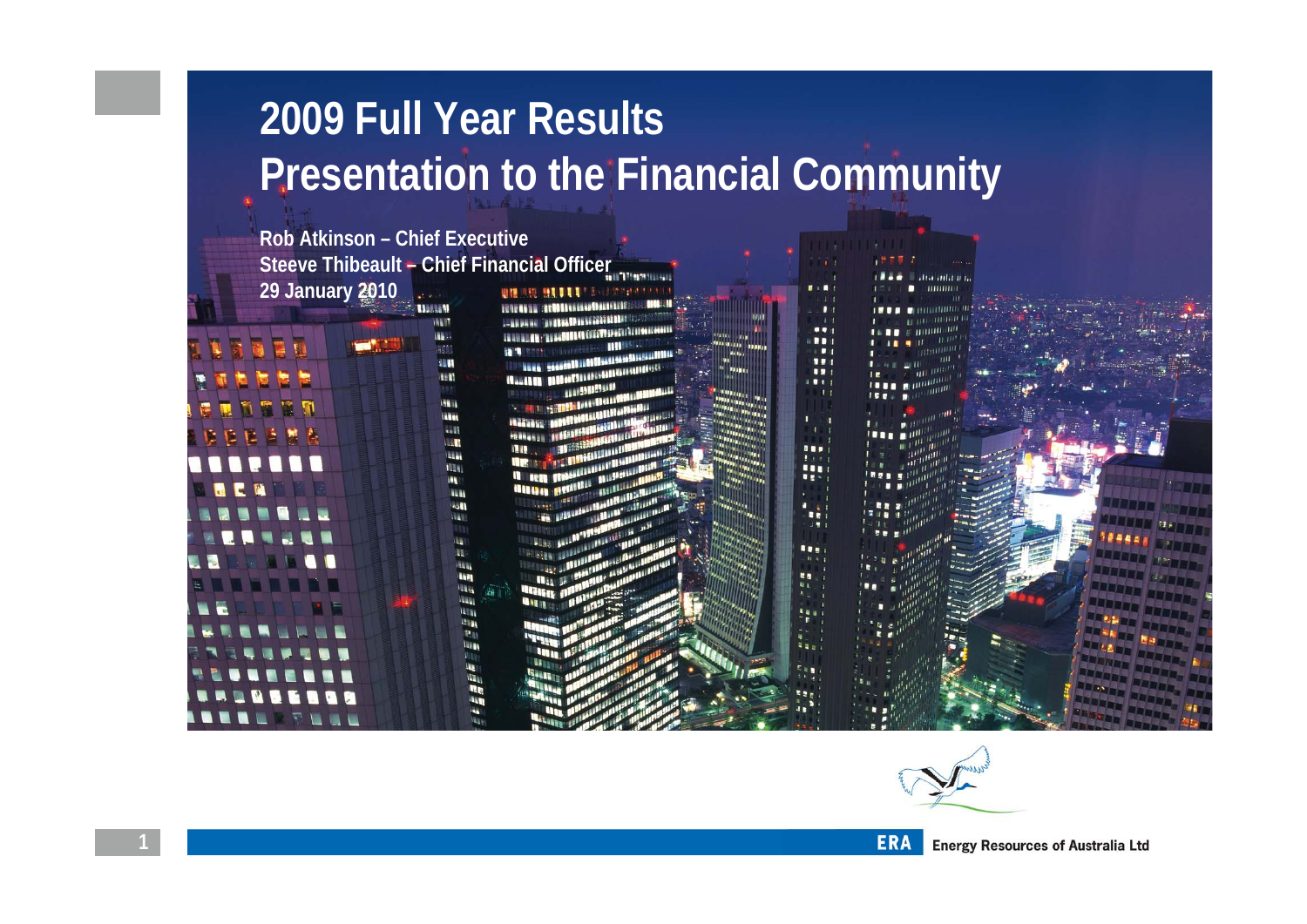# **Acknowledge Traditional Owners**

**The mining operations of Energy Resources of Australia Ltd (ERA) are located on Aboriginal land and are surrounded by, but separate from, Kakadu National Park.**

**ERA respectfully acknowledges the Mirarr, Traditional Owners of the land on which the Ranger Mine is situated.**

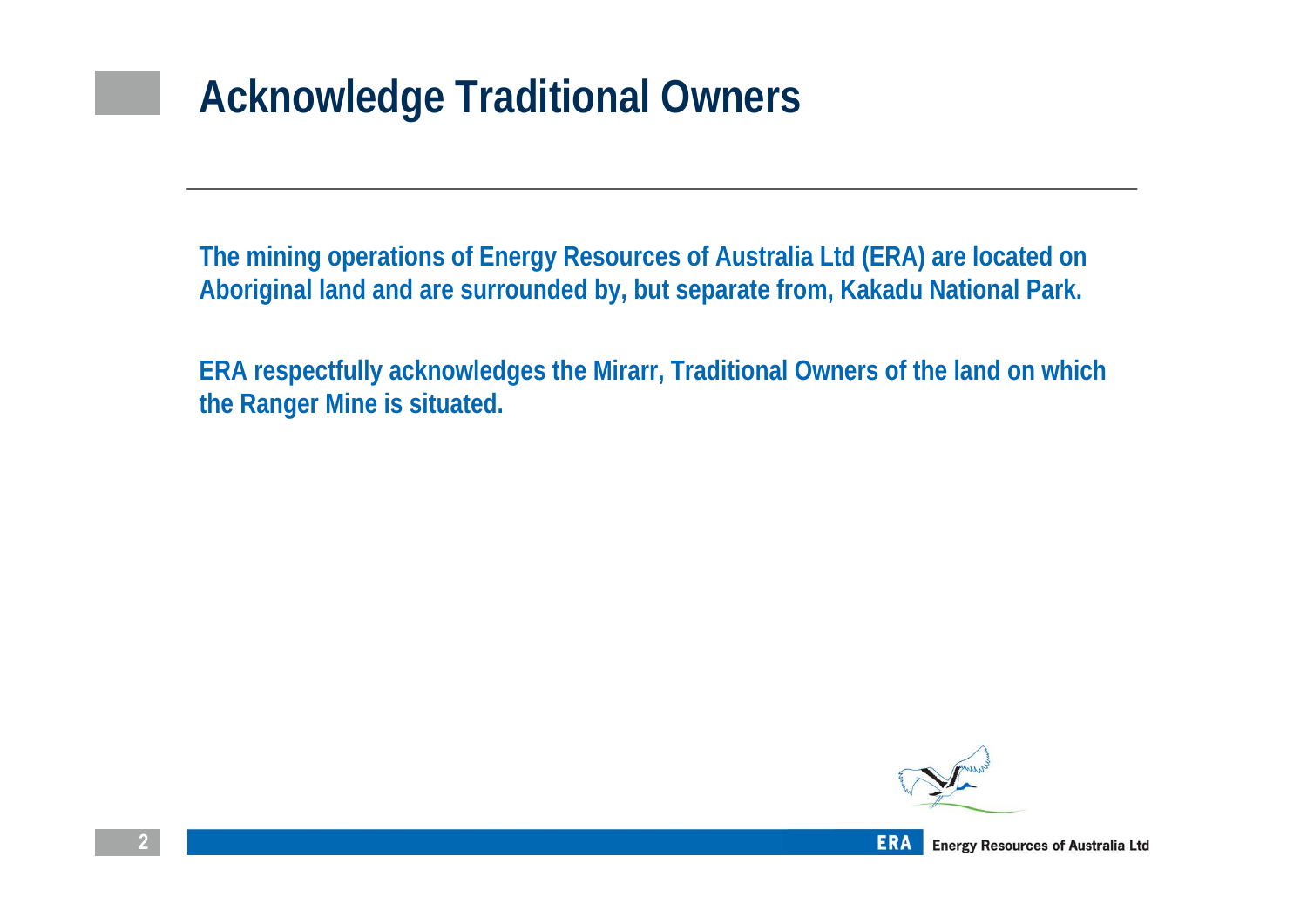## **Forward-looking statements**

This presentation contains statements which may include predictions as to the future, and which may constitute forward-looking statements within the meaning of Australian or US securities laws. Such statements include, but are not limited to, statements with regard to capacity, future production and grades, projections for sales growth, estimated revenues and reserves, targets for cost savings, the construction cost of new projects, projected capital expenditures, the timing of new projects, future cash flow and debt levels, the outlook for minerals and metals prices, the outlook for economic recovery and trends in the trading environment and may be (but are not necessarily) identified by the use of phrases such as "will", "expect", "anticipate", "believe" and "envisage".

By their nature, forward-looking statements involve risk and uncertainty because they relate to events and depend on circumstances that will occur in the future and may be outside ERA's control. Actual results and developments may differ materially from those expressed or implied in such statements because of a number of factors, including levels of demand and market prices, the ability to produce and transport products profitably, the impact of foreign currency exchange rates on market prices and operating costs, operational problems, political uncertainty and economic conditions in relevant areas of the world, the actions of competitors, and activities by governmental authorities such as changes in taxation or regulation.

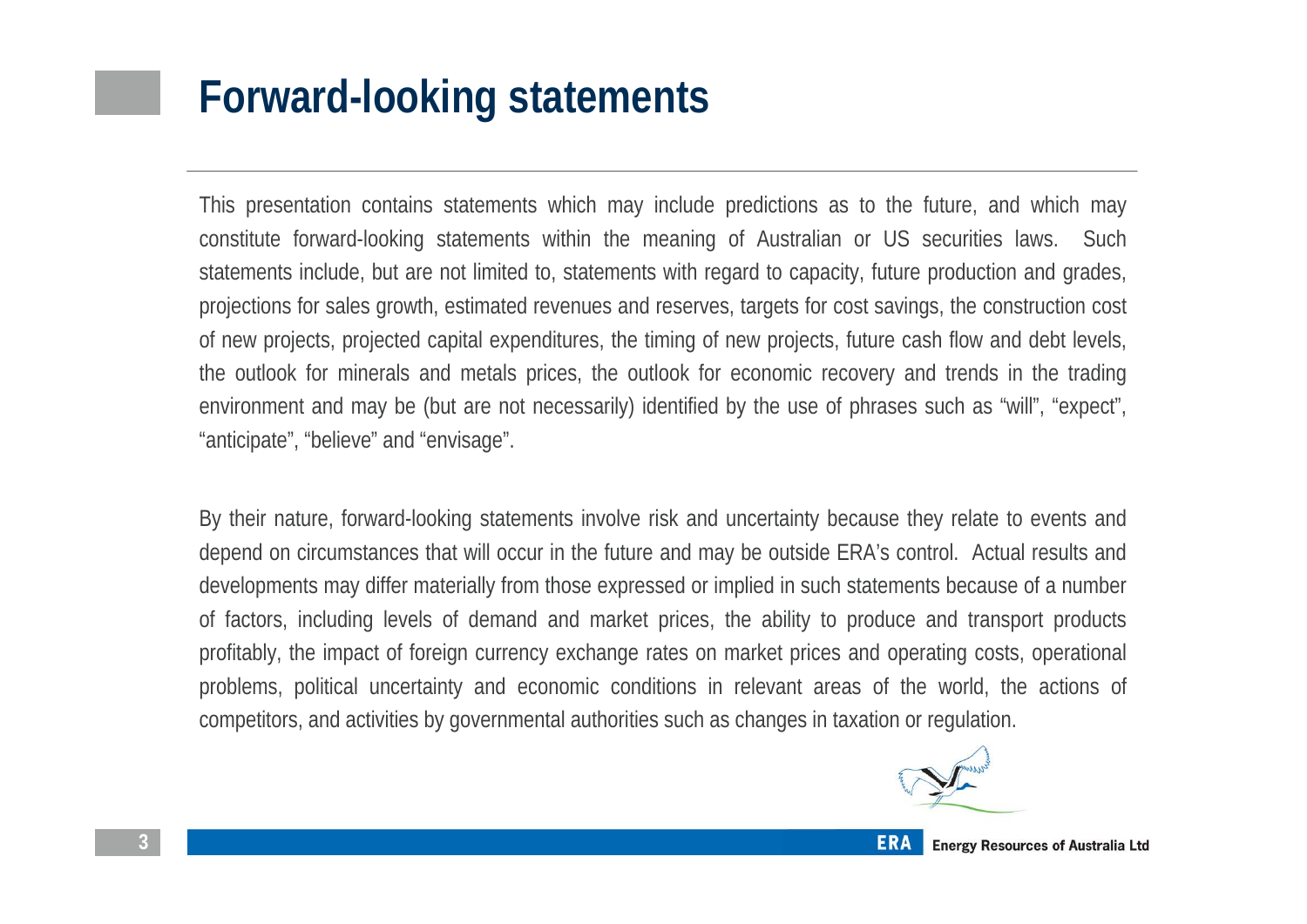# **Key achievements**

- **Record sales**
- **Record underlying earnings**
- **Record dividends**
- **Record safety performance**
- **Environment remained protected**
- **Record Indigenous employment**
- **Education partnership with the Northern Territory Department of Education and Training**



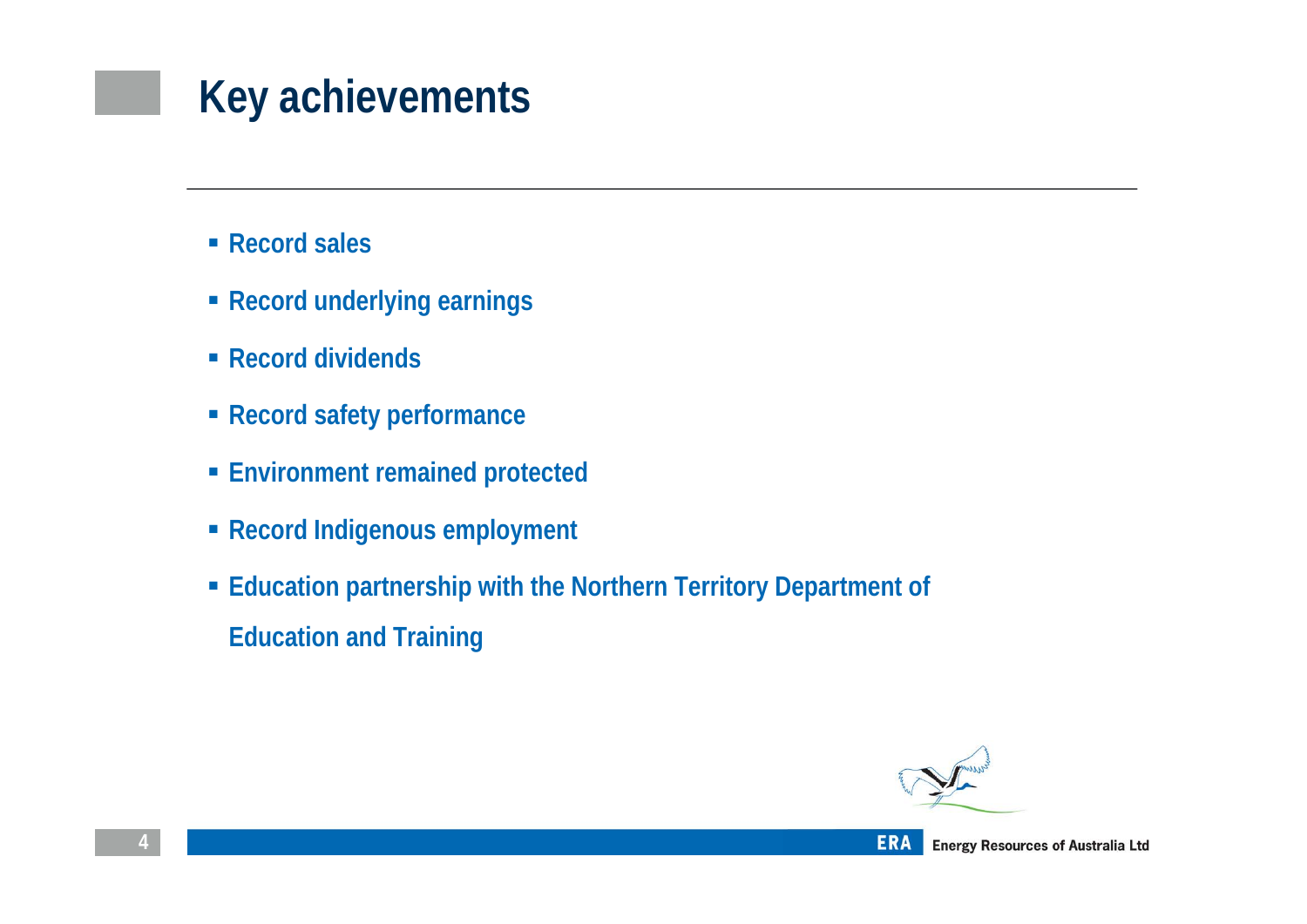# **Agenda**

- **Safety**
- **People and community**
- **Operational performance**
- **Financial performance**
- **Exploration and evaluation**
- **Outlook**



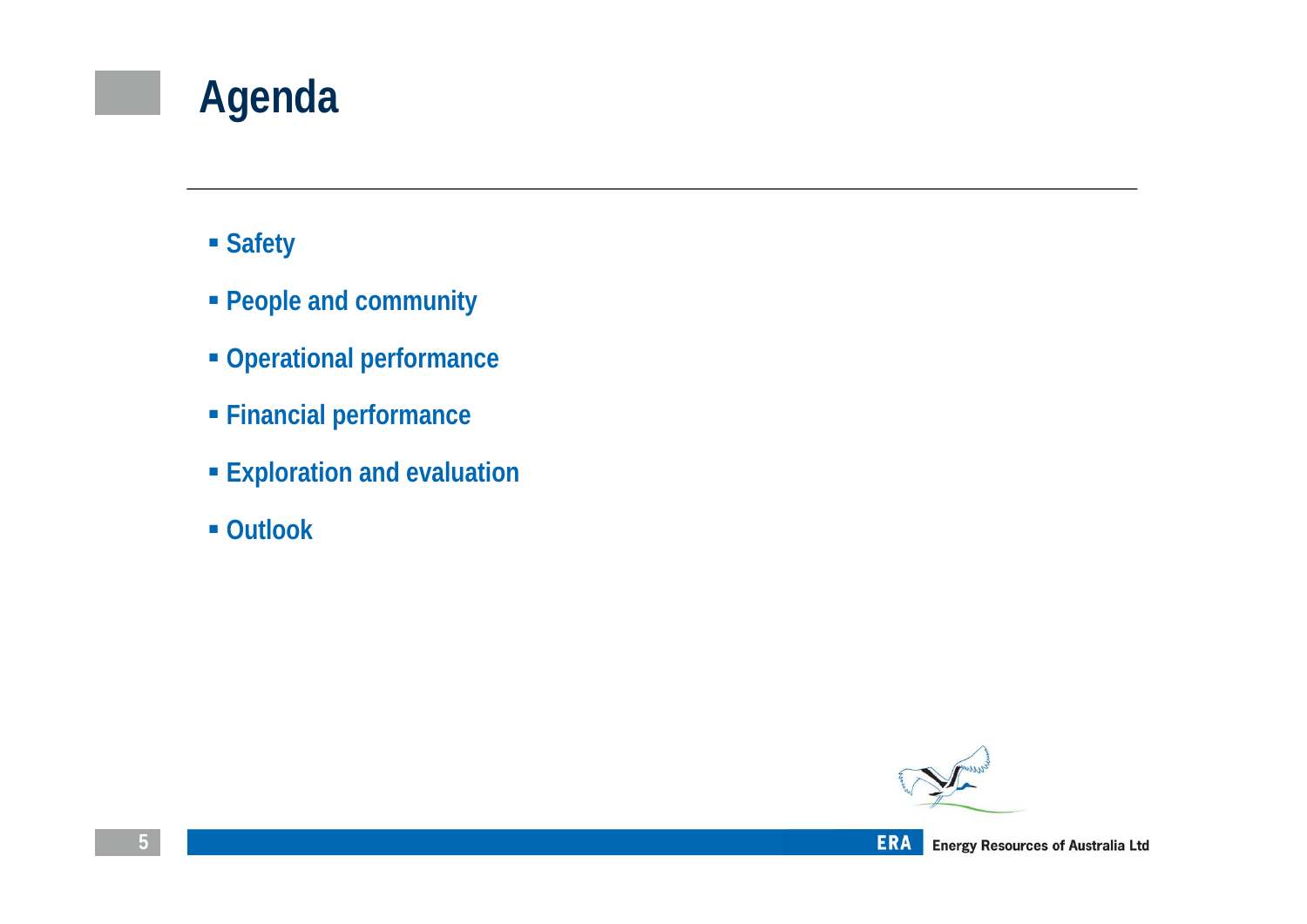## **Safety**

#### **All Injury Frequency Rates**



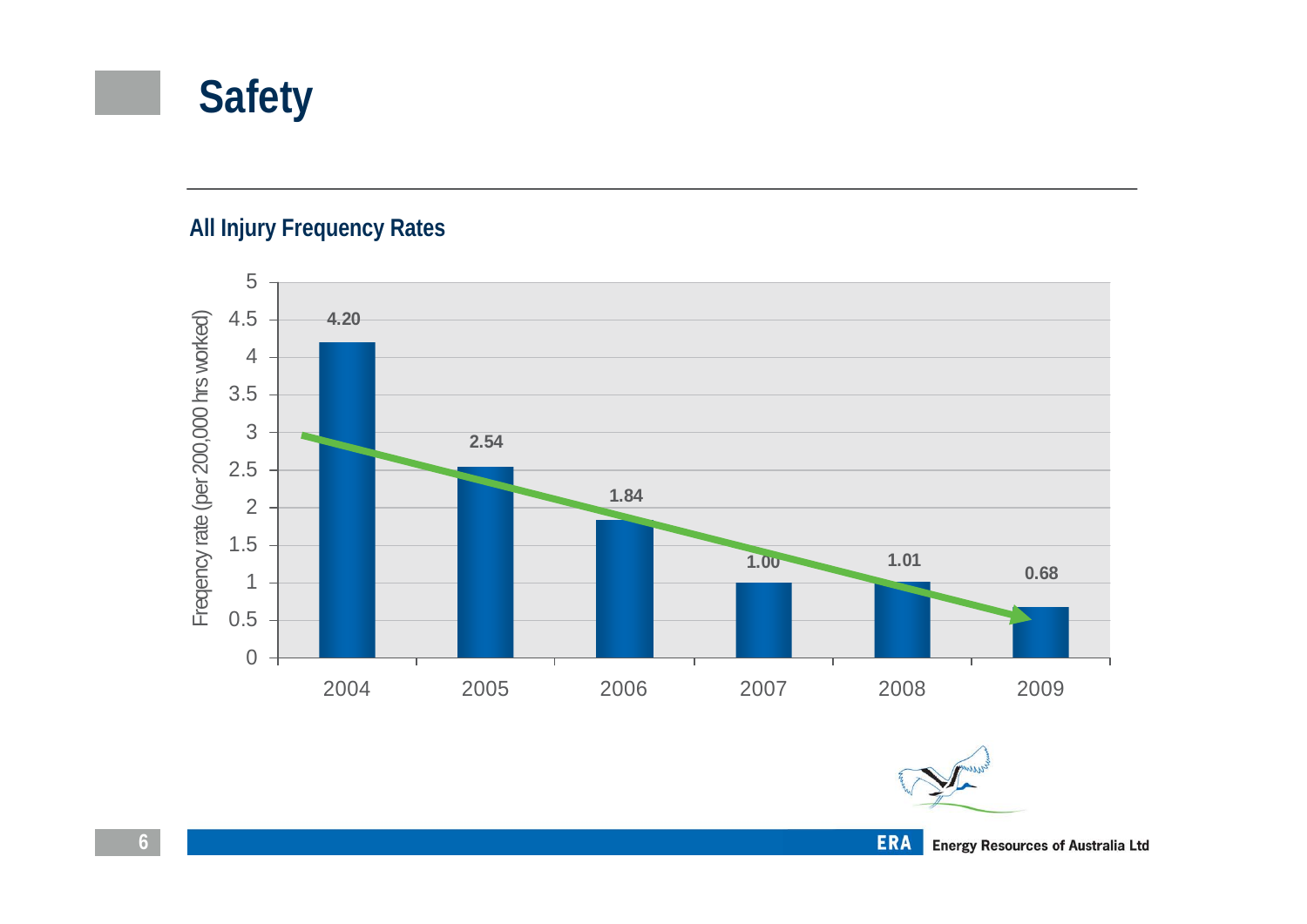# **People and community**

**Indigenous employment**



- ''…during the year there were no reported incidents that resulted in any environmental impact off the immediate minesite. The extensive monitoring and research programs of the Supervising Scientist Division confirm that the environment has remained protected through the period.. ''
- Education partnership with the Northern Territory Department of Education and Training
- Gunbalanya job sharing programme training opportunities and jobs
- The Northern Territory Chief Minister Mr Paul Henderson described ERA as an '' exemplary corporate citizen'' in its focus on providing Indigenous employment opportunities.

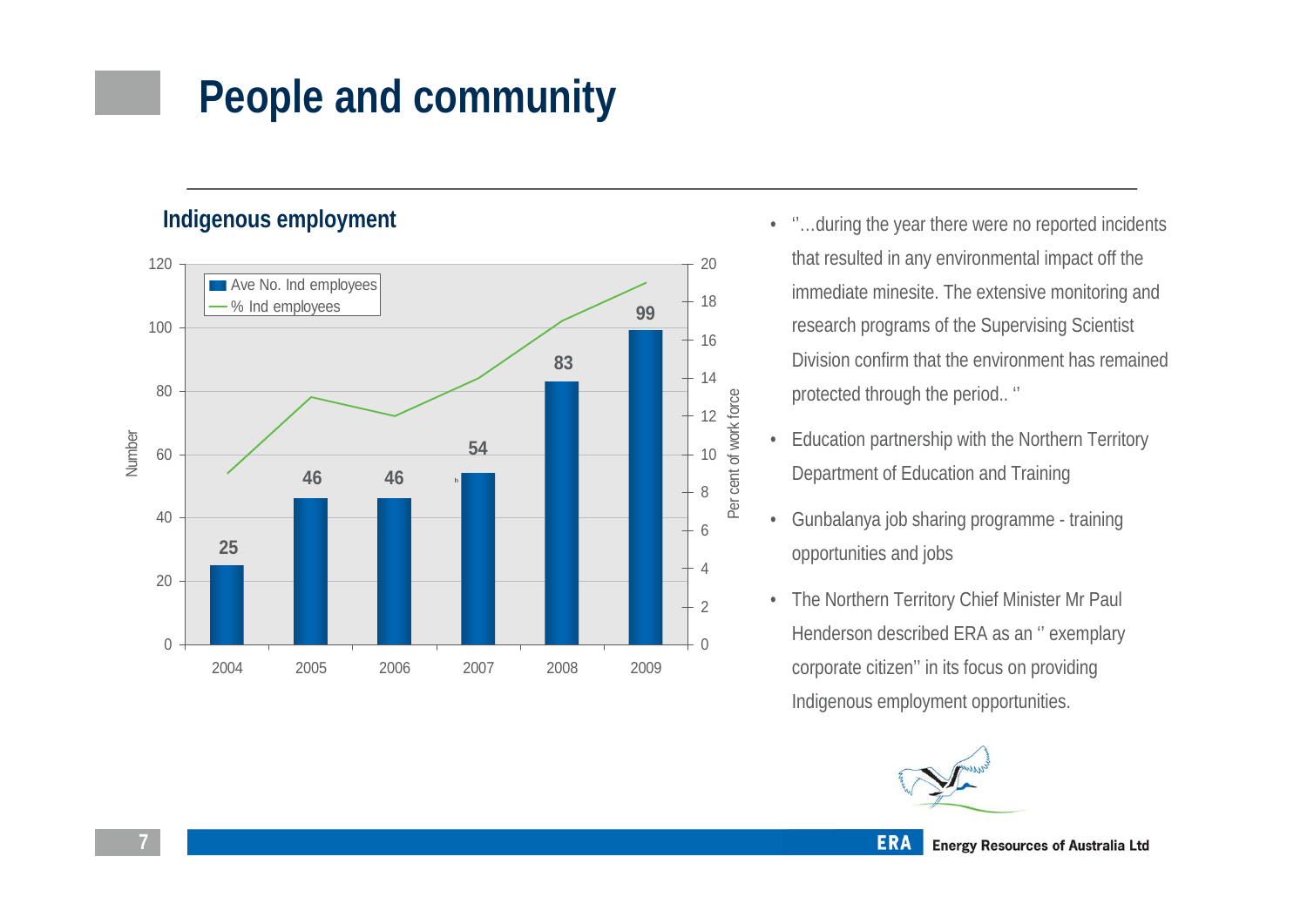# **Operational performance**

|                                 | 2009            | 2008            | Change |
|---------------------------------|-----------------|-----------------|--------|
| Material mined (million tonnes) | 19.5            | 20.2            | $-3%$  |
| Ore mined (million tonnes)      | 2.2             | 3.5             | $-37%$ |
| Ore milled (million tonnes)     | 2.3             | 2.0             | $+14%$ |
| Average mill head grade (%)     | 0.26            | 0.30            | $-13%$ |
| Mill recovery (%)               | 88.3            | 88.3            |        |
| Production – $U_3O_8$           |                 |                 |        |
| - tonnes<br>$-000$ lbs          | 5,240<br>11,553 | 5,339<br>11,770 | $-2\%$ |



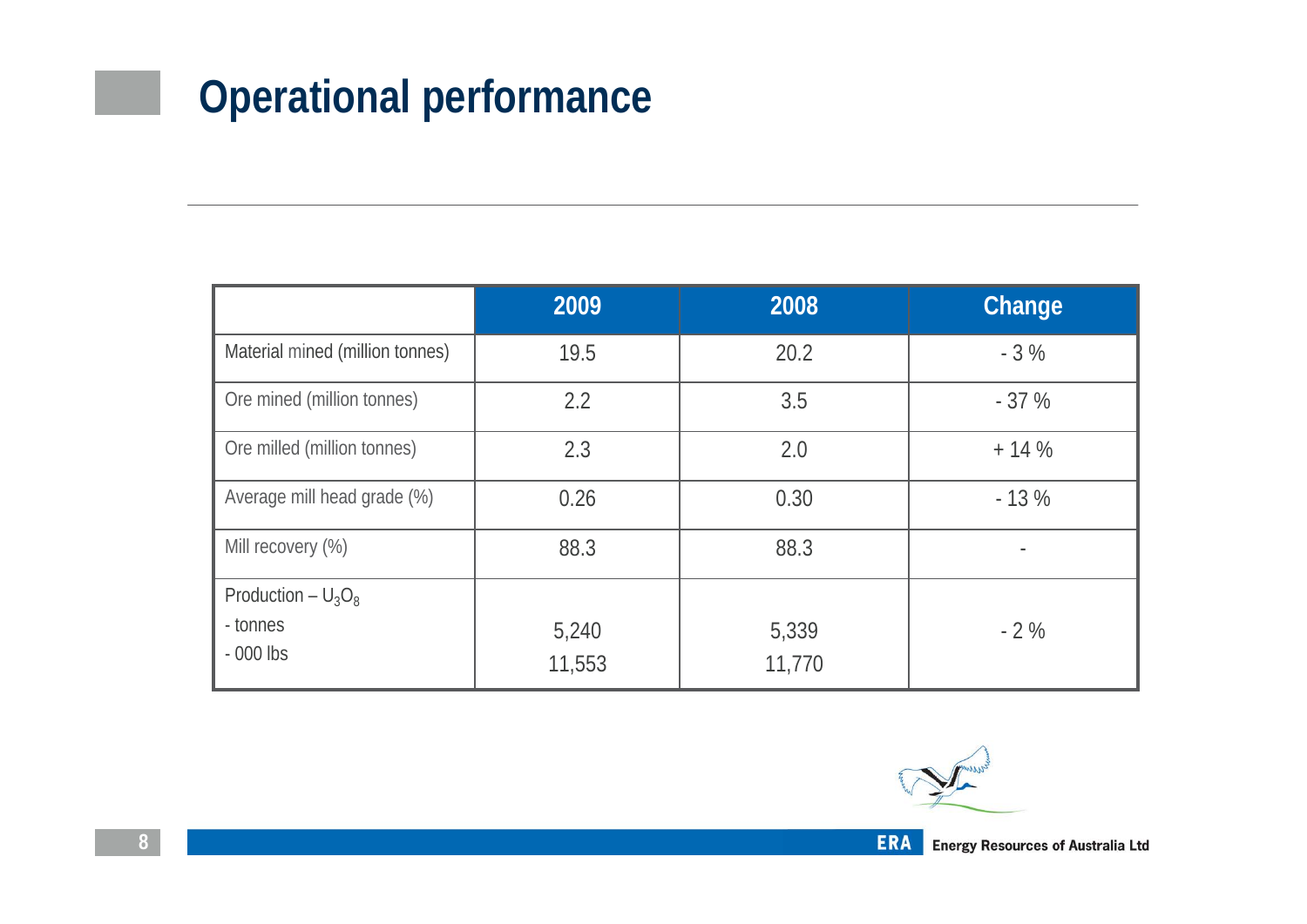## **Financial overview**

|                                                  | 2009  | 2008  | Change  |
|--------------------------------------------------|-------|-------|---------|
| Net profit after tax - \$ million                | 272.6 | 221.8 | $+23%$  |
| Underlying earnings - \$ million                 | 272.6 | 119.0 | $+129%$ |
| Income - \$ million                              | 780.6 | 691.8 | $+13%$  |
| Revenue from sales of uranium oxide - \$ million | 767.8 | 495.6 | $+55%$  |
| Net cash flow - \$ million                       | 146.8 | 89.0  | $+65%$  |
| Capital expenditure - \$ million                 | 37.1  | 166.8 | $-78%$  |
| Sales volume (tonnes uranium oxide)              | 5,497 | 5,272 | $+4%$   |
| Average realised price - US\$/lb                 | 50.84 | 32.53 | $+56%$  |
| Total dividends for the year (cents per share)   | 39    | 28    | $+39%$  |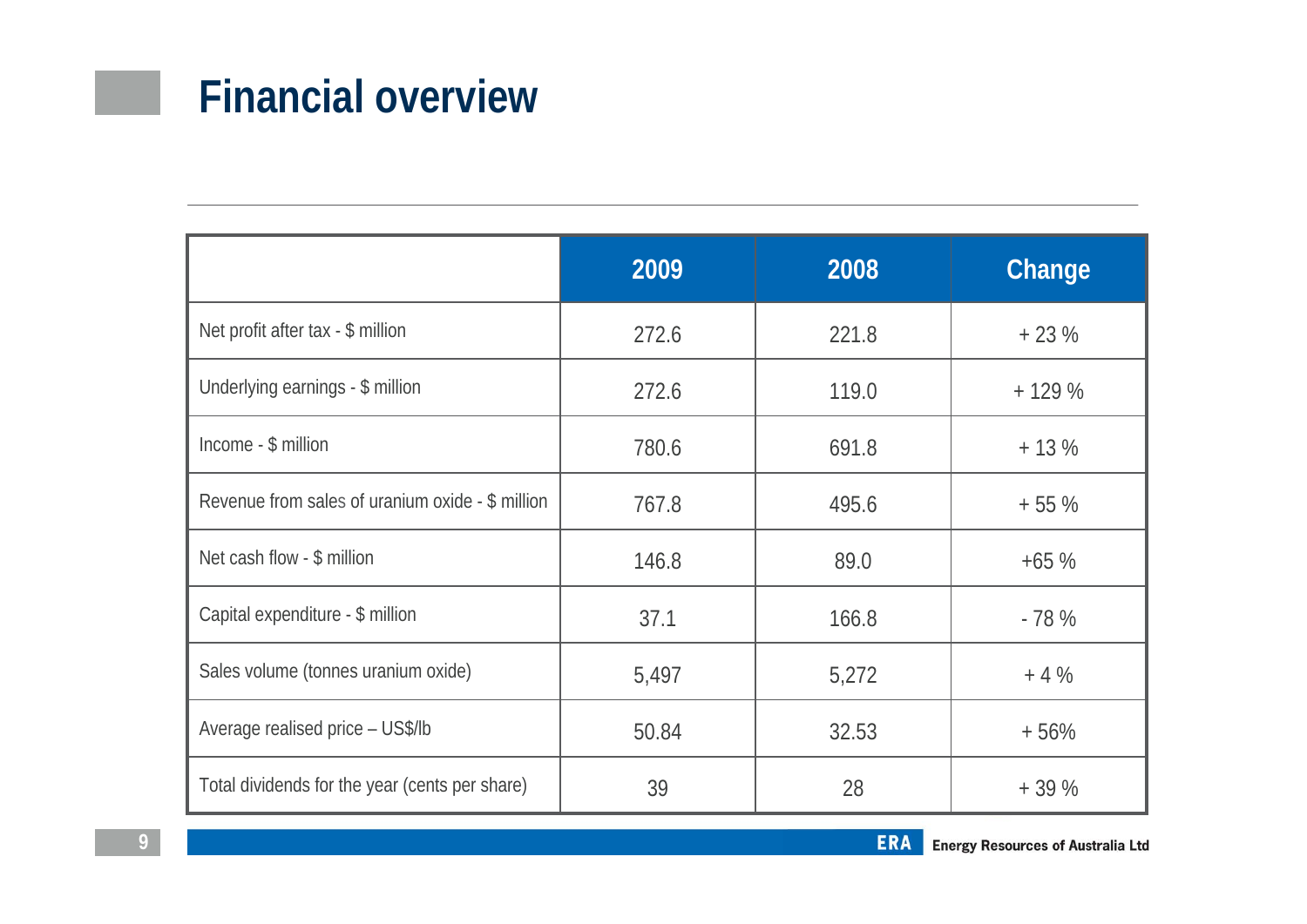## **Net profit after tax**

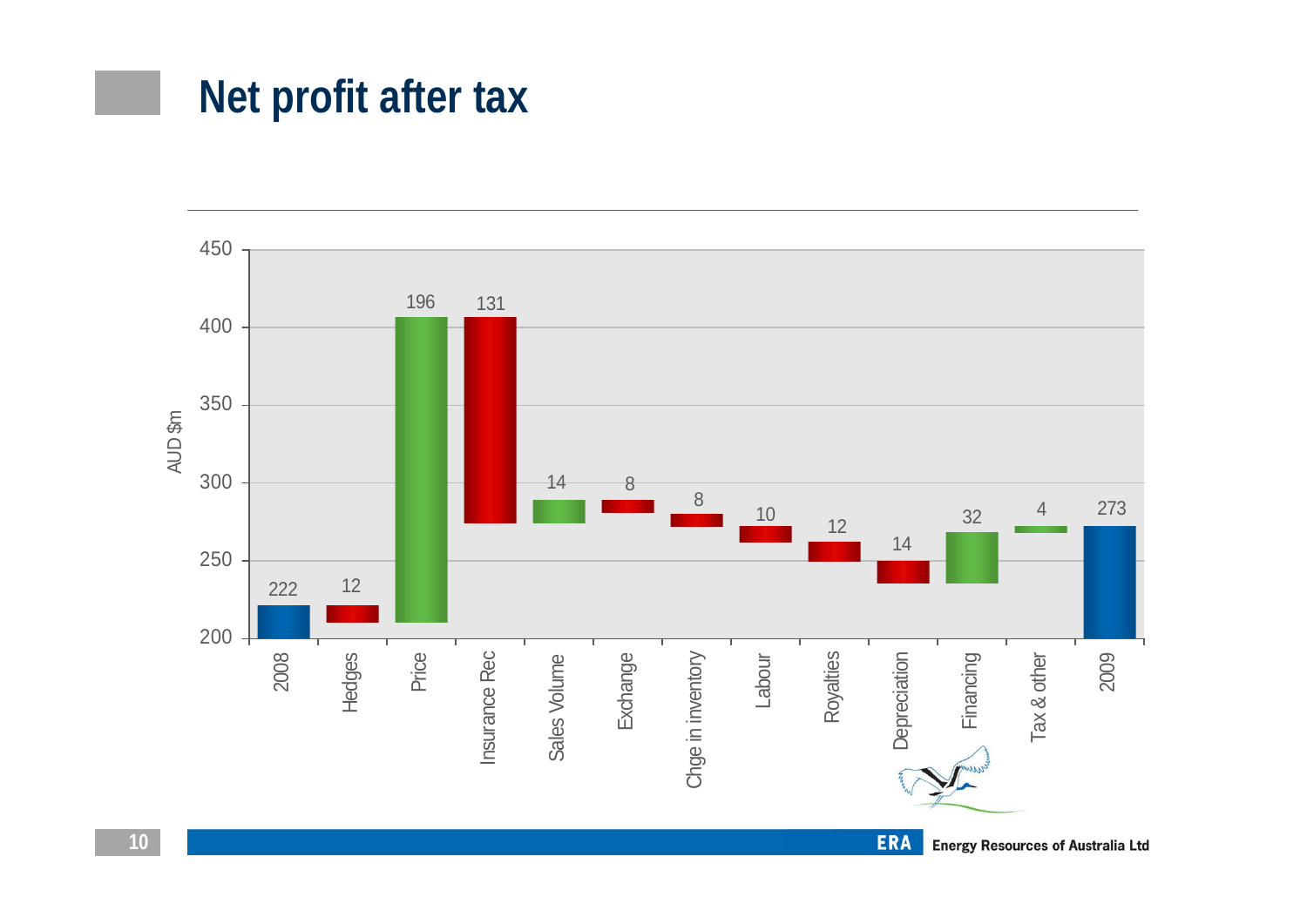### **Sales of uranium oxide**



- Contracts are generally:
	- 3 to 5 years in duration
	- First delivery 2 to 4 yrs after agreement
- Contracts contain a mixture of pricing mechanisms:
	- Fixed price/base escalated
	- Linked to market indicators
	- Negotiated price

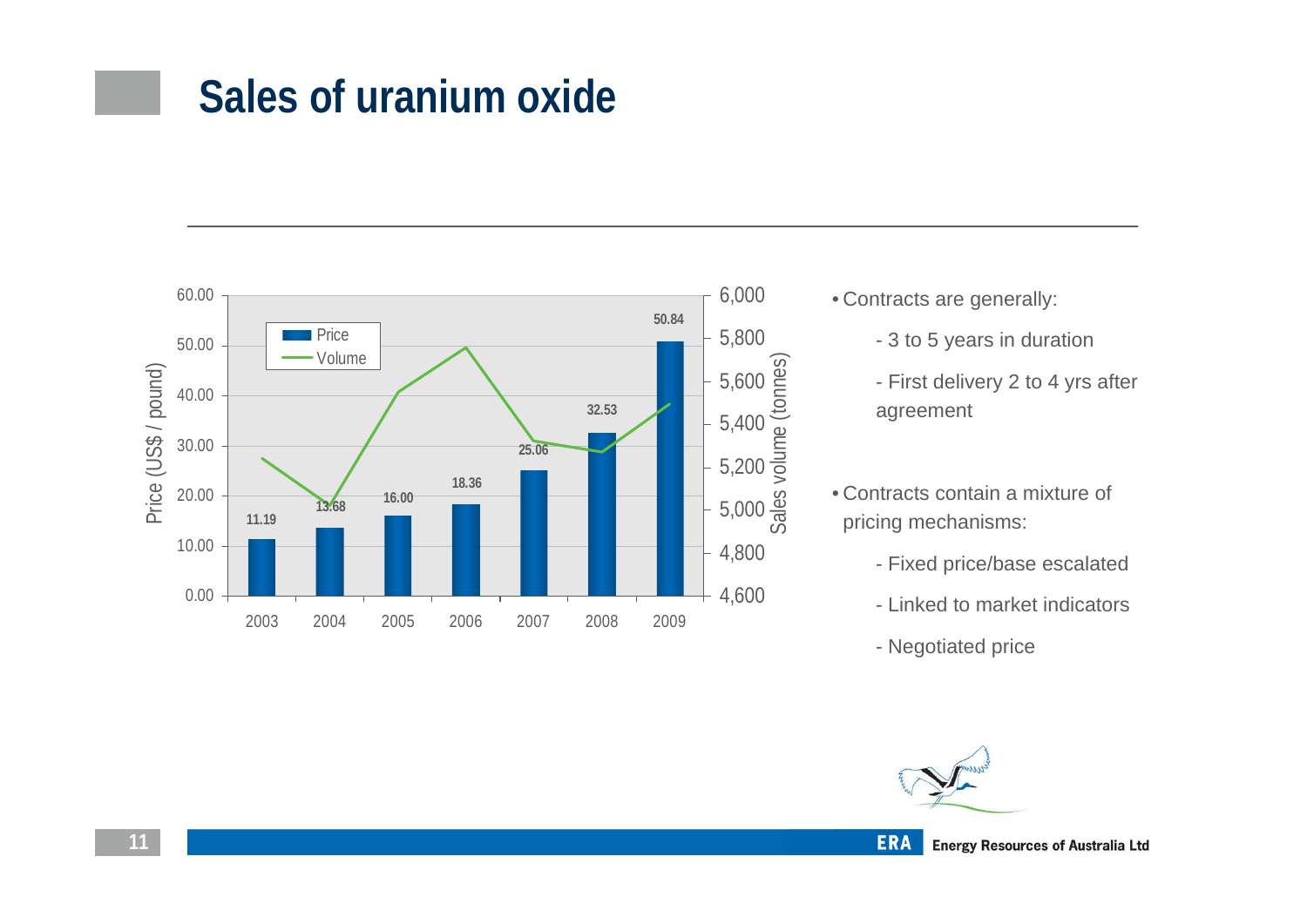### **Sales of uranium oxide**

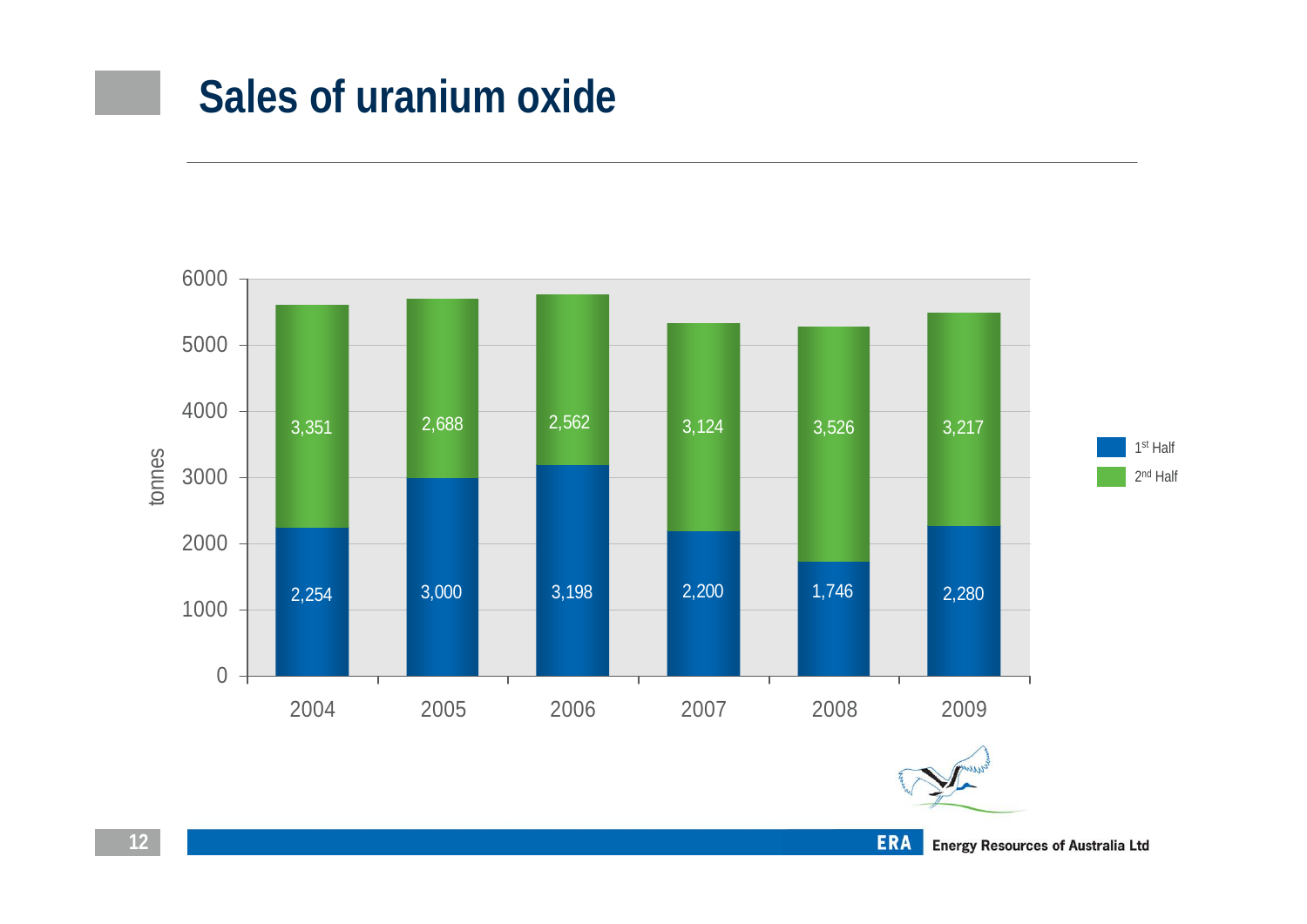# **Capital expenditure**



**Energy Resources of Australia Ltd**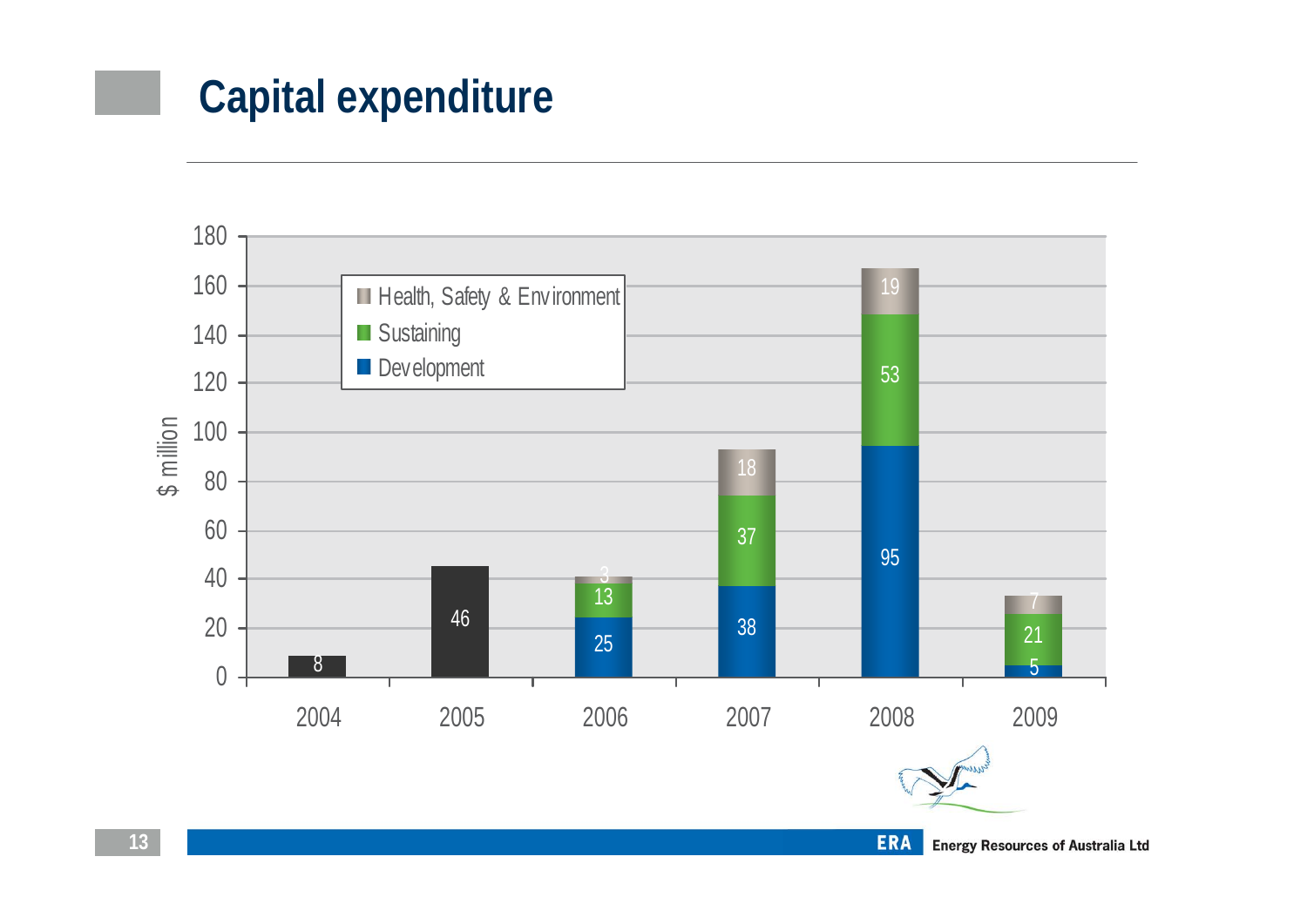### **Cash flow**

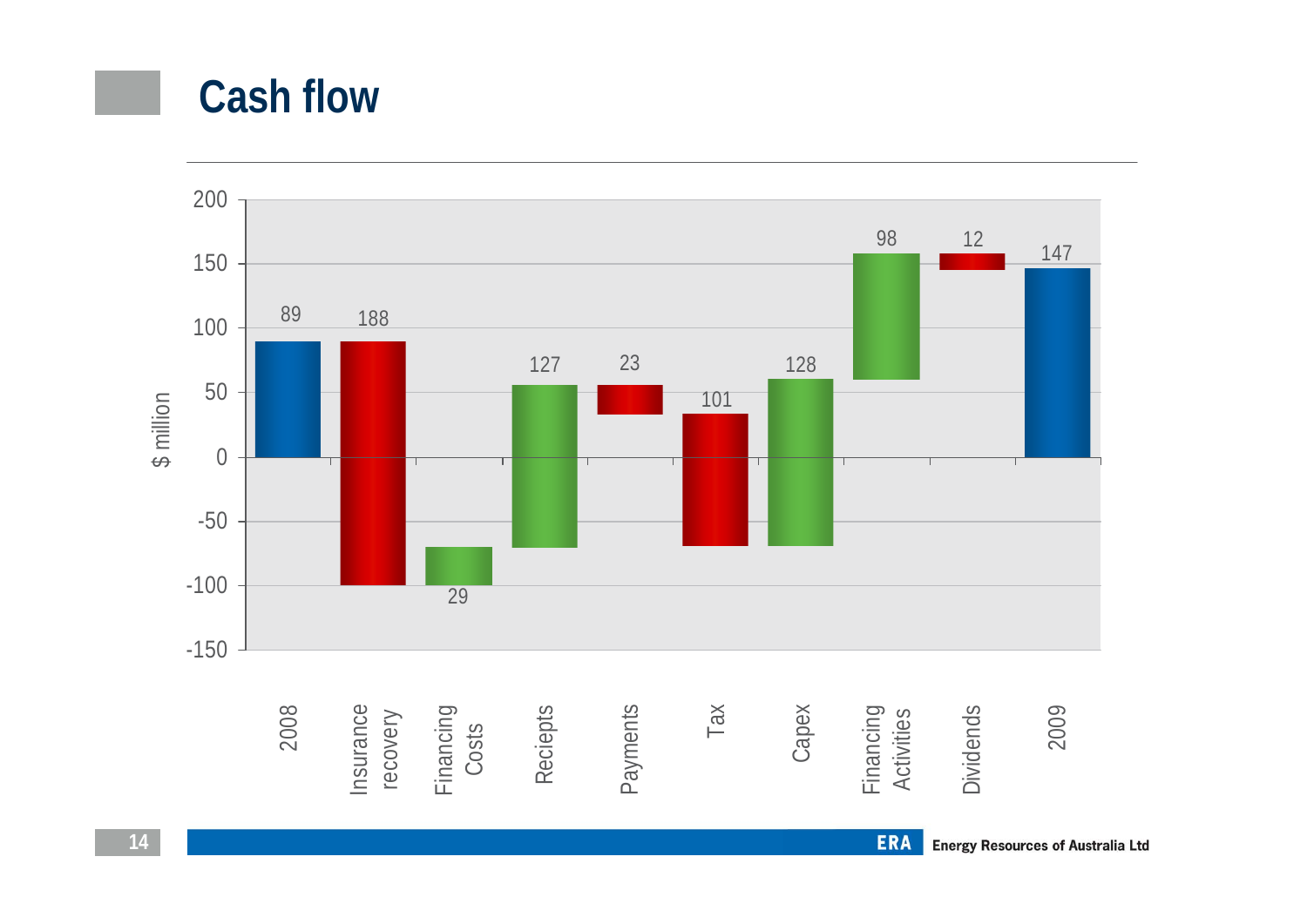# **Exploration and evaluation**

#### **Heap leach facility project**

- Strong dedicated team in place
- Work continues on the proposed heap leach facility
- 15,000 to 20,000 tonnes of uranium oxide contained in low grade material
- Environmental Impact Statement to be submitted in 2010

### **Ranger 3 Deeps**

- Strong team in place
- Studies advancing into the Ranger 3 Deeps mineral resource
- Development of an exploration decline to conduct close spaced underground exploration drilling
- Studies expected to be completed mid 2010